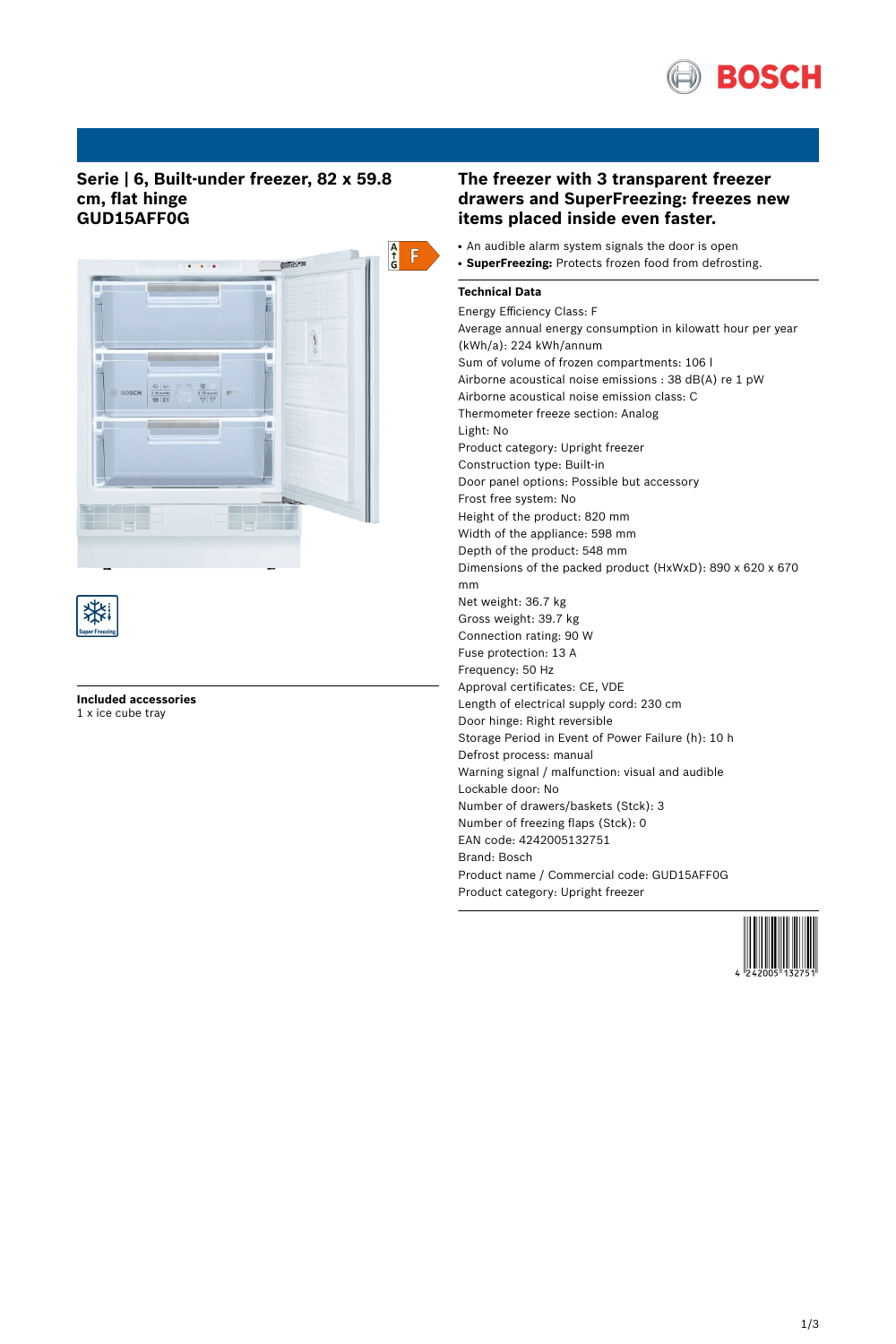

**Serie | 6, Built-under freezer, 82 x 59.8 cm, flat hinge GUD15AFF0G**

**The freezer with 3 transparent freezer drawers and SuperFreezing: freezes new items placed inside even faster.**

#### **Included accessories**

- KFZ10AX0, KUZ20SX0

#### **Functions**

- Combined to Fridge/Freezer combination

### **Design features**

- Fixed hinge
- Mechanical control
- Freezer malfunction warning signal: optical and acoustical warning system
- SuperFreezing function with automatic deactivation

#### **Food freshness system**

- <sup>3</sup> freezer drawers

## **Dimension and installation**

- Dimensions: 82 cm H x 59.8 cm W x 54.8 cm D
- Niche Dimensions: <sup>82</sup> cm <sup>H</sup> <sup>x</sup> <sup>60</sup> cm <sup>W</sup> <sup>x</sup> <sup>55</sup> cm <sup>D</sup>

## **Key features - Fridge section**

- Right hinged door, door reversible
- Connection value <sup>90</sup> <sup>W</sup>
- 220 240 V

#### **Key features - Freezer section**

- GUD15AFF0G

### **Country Specific Options**

- Based on the results of the standard 24-hour test. Actual consumption depends on usage/position of the appliance.

### **Design features**

### **Dimension and installation**

#### **Performance and Consumption**

- EU19\_EEK\_D: F
- Total Volume : <sup>106</sup> <sup>l</sup>
- Net Freezer Volume : <sup>106</sup> <sup>l</sup>
- Freezing capacity 24h : 7.4 kg
- Annual Energy Consumption: <sup>224</sup> kWh/a
- Climate Class: SN-T
- Noise Level : <sup>38</sup> dB , EU19\_Noise emission class\_D: <sup>C</sup>
- Temperature rise time : EU19\_Temperature rise time\_D: <sup>10</sup> <sup>H</sup>